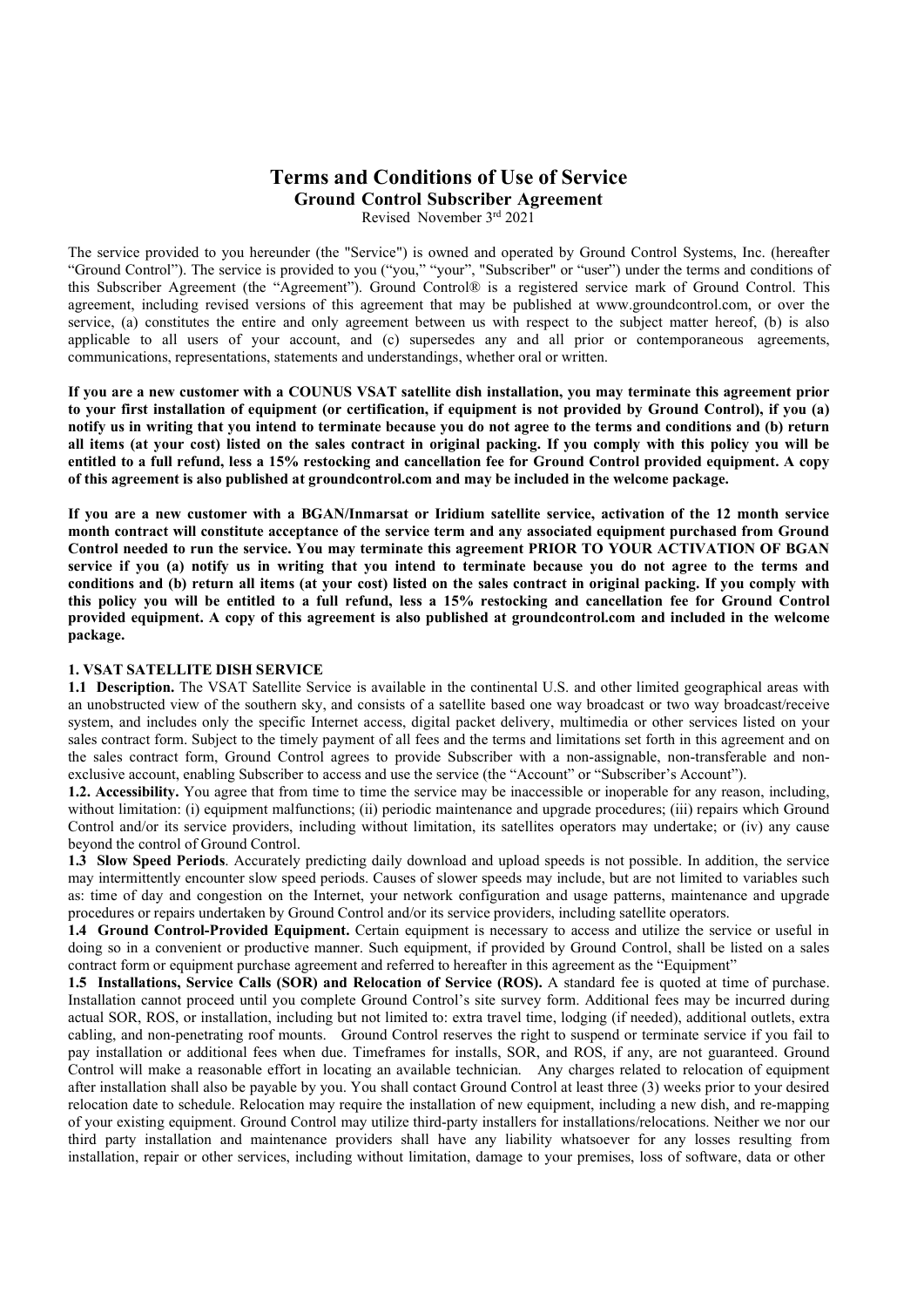information from your computer. This limitation does not apply to damages arising from gross negligence or willful misconduct All warranties on Ground Control-provided equipment as set forth herein shall be voided if, following its installation at Subscriber's site, the equipment becomes damaged as a result of abuse, vandalism, tampering, fire, explosion, earthquake, casualty or accident, flood, or by reason of terrorism, war, or acts of God.

1.5 a International Sales and Installations. Customer is aware that situations outside of the control of Ground Control may delay delivery and/or installations. Such situations may include, but are not limited to, customs, security clearance and threat of war. Service options such as, but not limited to, coverage areas, contention ratios, monthly transfer allowance, acceptable use policies and speeds may change at any time. If services and/or equipment become unavailable, or are altered in performance, after the signed agreement, Customer will allow Ground Control to present an alternative in a reasonable time allowed.

1.6 Security. You are responsible for all access to and use of the Service through your Account or password(s) and for all fees, charges and other expenses incurred in accordance with the terms of this Agreement or otherwise. You are solely responsible for the security, confidentiality and integrity of all messages and content received, transmitted through or stored through your account on the service. You acknowledge that areas accessible on or through the service may contain material that is unsuitable for minors.

1.7 Fair Access Policy. To ensure equal Internet access for all subscribers, our satellite service provider(s) may maintain a running average fair access policy. Fair access establishes an equitable balance in Internet access across all users accessing Internet services by service plan, regardless of their frequency of use or traffic volume. Fair access may result in you experiencing some temporary throughput limitations. Unlimited VSAT data plans (including Enterprise, EMR and EOC) plans are shared TDMA satellite bandwidth services. Usage graphs should resemble burst traffic typical of an office environment. Typical traffic is defined as not exceeding 20% of the burstable rate over a 20 minute average sample in either upload or download. Violation may result in throttling without notice as determined by Ground Control Technical Support. Extended violation may result in termination of VSAT service agreement with Ground Control. GROUND CONTROL INTERNET ACCESS IS NOT

# GUARANTEED.

1.8 Resale of Service Prohibited. The service is provided for use by you only as an end user. You are prohibited from reselling, distributing, or providing the Service, or access to any portion thereof, to any third party, including but not limited to your customers.

1.9 Multiple Use of Account. The total number of simultaneous users is restricted to the limit set forth in your pricing terms determined by the level of service selected, and set forth on your sales contract.

1.10 Technical Support. Monthly service includes 24 hour/7 days a week technical support by phone. Field technical support calls are subject to an additional charge.

# 2. EQUIPMENT SALE AND LIMITED WARRANTY FOR VSAT SATELLITE DISH SERVICE

2.1 Title. Title to the Equipment (i.e. dish, modems, cables, mounts) identified on the Sales Contract transfers to you upon receipt of shipment, unless indicated as FOB, in which you would bear all risk of loss of the Equipment, F.O.B. point of shipment. Ground Control and/or its suppliers retain all right, title and interest in and to any software, copyright, patent, trade secret, trademark, service mark, or other intellectual property or proprietary material that is part of, embedded in or accompanying the Equipment or Service.

2.2 Thirty (30) Day Return and Restocking Fee. At any time during the first thirty (30) days from date of system setup, should you be unable, for forty-eight (48) continuous hours, to use the Service to connect to the Internet, you may return Ground Control provided Equipment subject to a restocking fee in the amount of fifteen percent (15%) of the Equipment purchase price. Installation and shipping cost are not available for refund.

2.3 One (1) Year Parts and Labor Limited Replacement Warranty. See document entitled Ground Control Limited Replacement Warranty: www.groundcontrol.com/limited\_replacement\_warranty.pdf

2.4 Warranty Limitations. Except for the limited warranty above, the Ground Control provided Equipment is subject to the disclaimer of warranty set forth in section 9.1, below. This limited warranty shall further be void if, following installation, the Equipment becomes damaged as a result of abuse, vandalism, or tampering.

#### 3. BGAN SATELLITE SERVICE

3.1 Service Description. BGAN Service is available globally with an unobstructed view of the southern sky, and consists of a BGAN satellite terminal with related standard services offered through the BGAN network, Subject to the timely payment of all Fees and the terms and limitations set forth in this Agreement and on the Sales Contract form, Ground Control agrees to provide Subscriber with a non-assignable, non-transferable and non-exclusive account, enabling Subscriber to access and use the Service (the "Account" or "Subscriber's Account").

3.2 BGAN Service Term. BGAN annual services from Ground Control are for 11+ months. All accounts allow for the full use of the allowance and will terminate on the last day of the eleventh full month month. The service term

AUTOMATICALLY RENEWS for another 12 month period unless cancellation is requested in writing on the 11th month of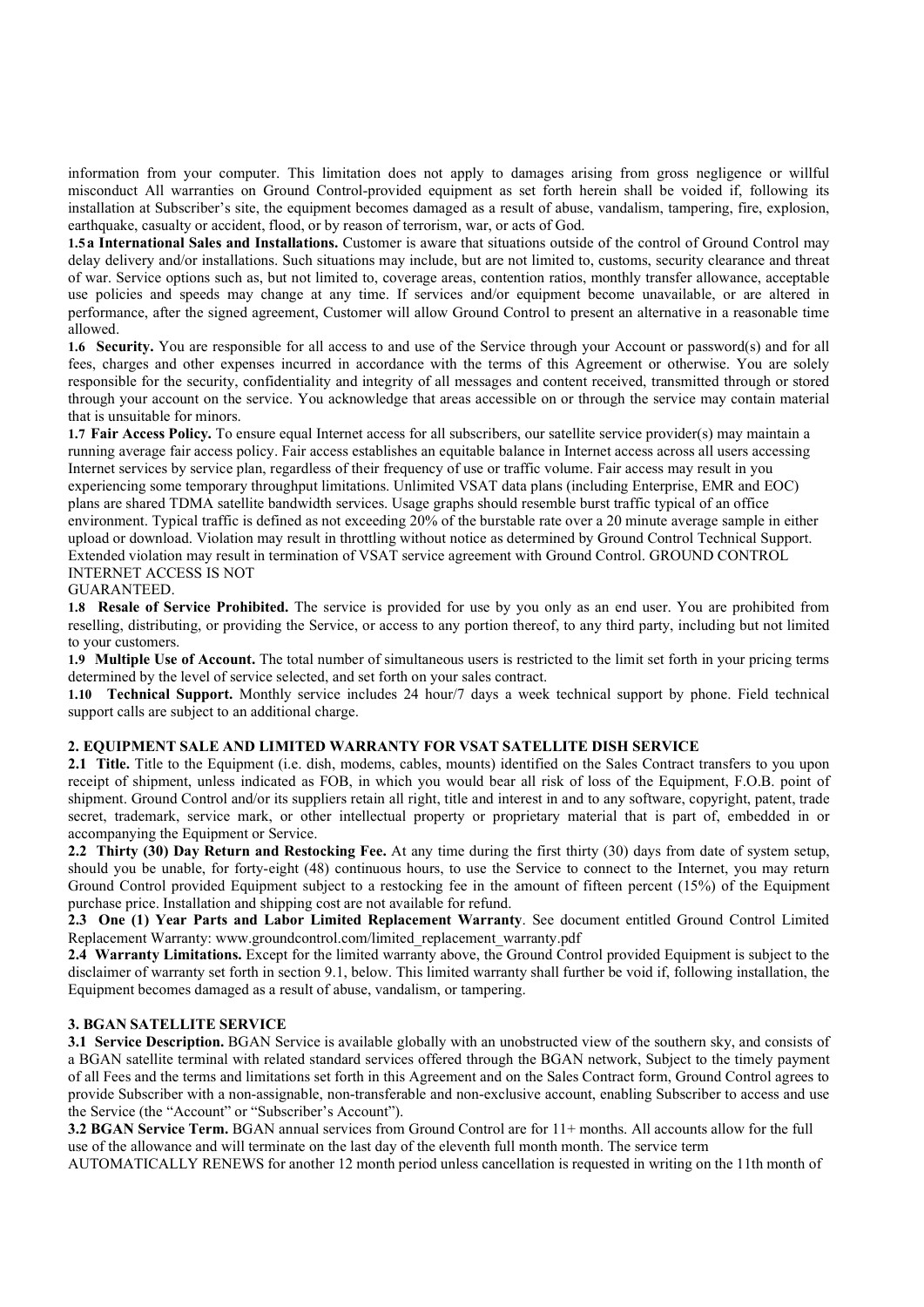the service term. Upgrading to a higher package will not result in any fees, but the 12 month service term will begin on that date for the new package. Transferring to a lower value package is not allowed and customer must fulfill or pay any remainder of the 12 month contract prior to switching to the lower rate plan.

3.3 Accessibility. Subscriber agrees that BGAN service is not available if a clear view of the orbiting geostationary satellite is not attained, or a clear view is obstructed while in-motion by bridges, trees buildings and other potential obstructions. Subscriber understands that being on the fringe of a satellite coverage area means the satellite is low on the horizon and service outages may be more frequent It is agree that from time to time the Service may be inaccessible or inoperable for any reason, including, without limitation: (i) equipment malfunctions; (ii) periodic maintenance and upgrade procedures, (iii) repairs which Ground Control and/or its service providers, including without limitation, its satellites operators, may undertake; or (iv) any cause beyond the control of Ground Control.

3.4 BGAN Billing. Data is billed in increments of 10KB increments with a 100KB minimum. Billing increment for all duration based traffic is 15 seconds. Duration usage is on a "per call" basis or a "per data session" basis. Circuit switched calls are measured based on actual time that the caller is connected. Minimum call duration is 30 seconds for Voice Circuit switched traffic and for ISDN. Separate billing events are produced for both the uplink and downlink volume. A data session starts when the SIM connects to the BGAN network and lasts until it is disconnected. The SIM Card is provided to the Subscriber under license and at all times remains the property of the Service Provider. Additional charges may include service charges for any items and additional services for which the Subscriber has signed up using the Service. It is understood, accepted and agreed to that the customer is responsible for all charges associated with the account. While optional credit limits can be placed, they are NOT A GUARANTEE service will be suspended. Customer acknowledges that any usage over their terminal is their total responsibility and assumes all financial responsibility of any charge.

3.5 Slow Speed Periods. Accurately predicting daily download and upload speeds is not possible. In addition, the Service may intermittently encounter slow speed periods. Causes of slower speeds may include, but are not limited to variables such as: time of day and congestion on the Internet, your network configuration and usage patterns, maintenance and upgrade procedures or repairs undertaken by Ground Control and/or its service providers, including satellite operators, .

3.6 Installation and Relocation of Service. BGAN in-motion terminal installation does not require a certified satellite technician and Ground Control recommends the use of a local car stereo firm for such installation for vehicles or trucks. While Ground Control can help coordinate the installation, the costs and responsibility of the installation will be between the customer and the installation firm. Ground Control shall have no liability whatsoever for any losses resulting from installation, repair or other installation services rendered, including without limitation, damage to your vehicle, loss of software, data or other information from your computer.

3.7 Security. You are responsible for all access to and use of the Service through your Account or password(s) and for all fees, charges and other expenses incurred in accordance with the terms of this Agreement or otherwise. You are solely responsible for the security, confidentiality and integrity of all messages and content received, transmitted through or stored through your Account on the Service. You acknowledge that areas accessible on or through the Service may contain material that is unsuitable for minors.

3.8 Technical Support. BGAN support is available by email or phone and will be answered normally within 24 hours of the time of the request.

### 4. BGAN/Satellite Phone EQUIPMENT SALE AND LIMITED WARRANTY

4.1 Title to the Equipment (i.e. BGAN terminals, satellite phone, cables, mounts) identified on the Sales Contract transfers to you upon Receipt of shipment, unless indicated as FOB, in which you would bear all risk of loss of the Equipment, F.O.B. point of shipment Ground Control and/or its suppliers retain all right, title and interest in and to any software, copyright, patent, trade secret, trademark, service mark, or other intellectual property or proprietary material that is part of, embedded in or accompanying the Equipment or Service.

4.2 Warranty. One (1) Year Parts and Labor Limited Replacement Warranty. At any time during the first one (1) year from date of system setup, should any Equipment purchased from Ground Control become defective, Ground Control shall replace such equipment at no additional charge. Equipment shall be considered "defective" if you are unable to connect to the Internet due to a malfunction in such Equipment on a regular or ongoing basis. Equipment shall be returned to Ground Control as directed at time of replacement within fifteen (15) days from date of replacement. Equipment not returned within fifteen (15) days from date of replacement will result in charges to your account for the full value of equipment replaced. All replacement parts to be shipped out "Ground" or "Freight" at Ground Control's expense. Any expedited shipping of replacement parts to be at the buyer's expense. Replacement equipment will be shipped to a United States address via common ground delivery. Any international or expedited shipping, including customs, will be the responsibility of the customer.

4.3 Warranty Limitations. Except for the limited warranty above, the Ground Control provided Equipment is subject to the disclaimer of warranty set forth in section 11.1, below. This limited warranty shall further be void if, following installation, the Equipment becomes damaged as a result of abuse, vandalism, or tampering.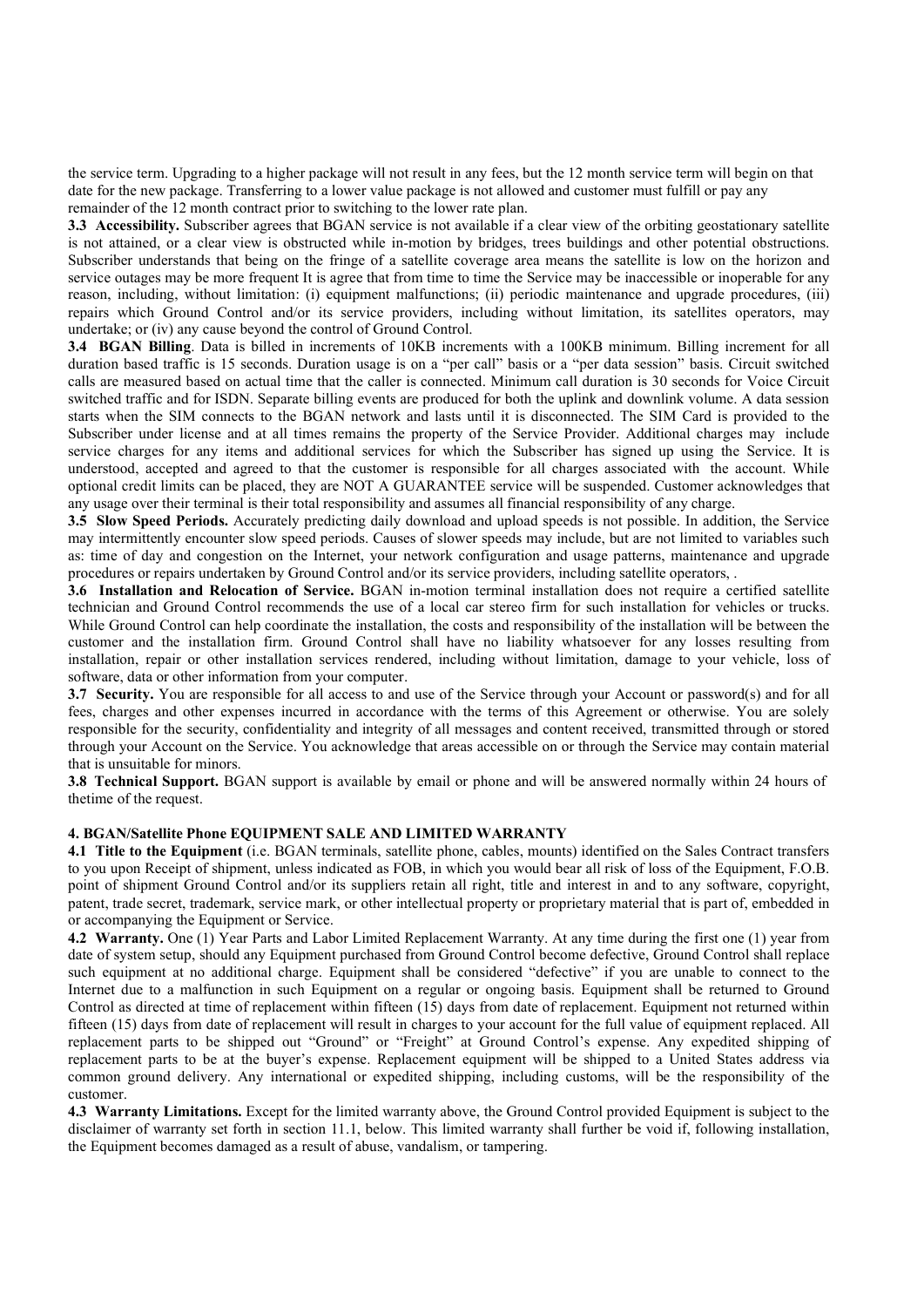# 5. AMENDMENTS TO AGREEMENT; MODIFICATIONS TO SERVICE

5.1 Amendments to the Agreement. Upon notice published at groundcontrol.com, or by notice published over the Service, or by email to you, Ground Control shall have the right, at anytime to modify the terms and conditions of this Agreement, including, without limitation, pricing and billing terms. In the event you do not agree to such changes or additions, you must cancel your contract and stop using the Service prior to the effective date of such modifications. Your continued use of the Service following the effective date of such modifications shall be deemed to constitute your acceptance of such modifications.

5.2 Purchase Orders and Other Forms. Any provision or condition in any purchase order, voucher, or other memorandum from you which is in any way inconsistent with, or adds to, the provisions of this Agreement is null and void, notwithstanding any acknowledgement thereof by Ground Control.

5.3 Modification of the Service. Ground Control may discontinue, add to or revise any or all aspects of the Service in its sole discretion and without notice. Ground Control specifically reserves the right at its sole discretion to modify, supplement, delete, discontinue or remove any software, file, publications, information, communication or other content appearing on or transmitted through the Service. If a material modification to the Service is made, you may terminate this Agreement in accordance with the terms set forth herein. Your continued use of the Service following the effective date of any changes constitutes acceptance of such changes.

# 6. SERVICE TERMINATION

6.1 Service Terms. This Agreement is effective upon Subscriber's signing the Sales Contract form or in the absence of, by accepting delivery of Equipment and/or using the Service. The Service term for VSAT Satellite service shall commence upon installation of Equipment, or equipment certification, if equipment is not provided by Ground Control. The Annual Service Term for BGAN shall commence upon SIM card activation and be valid until the last day of the eleventh full month (activations that occur mid-month will be valid for the remainder of the first month and terminate at the end of the eleventh full month. Ex: Jan 5th activation will terminate on Dec 31.) All iDirect Bandwidth Contracts, unless Month to Month is specified, are for a duration of 12 months. If 30-Day noticed is not given 30 days prior to end of the initial or renewal term, the contract shall automatically renew for successive 12 month term at Ground Control's then current fees. Galileo Bandwidth contracts are for a term of 12 months, unless otherwise specified in the bandwidth contract, and will be monthly after initial 12 month contract is completed. Customer must give 30-Day notice to cancel.

6.2 Termination by Subscriber upon Material Amendment or Modification. In the event Ground Control modifies this Agreement, the Service or related pricing and billing terms in a material way, you may terminate this Agreement by notifying us in writing, within thirty (30) days, of your decision to terminate based thereon. You shall continue to be liable for all fees and charges until the Agreement has been properly terminated after a material amendment or modification, or Ground Control has acknowledged such termination in writing. Continued use of the Service beyond the thirty (30) day period shall constitute your agreement to such material amendment or modification.

6.3 Termination or Suspension by Ground Control. Ground Control reserves the right, in its sole discretion and with or without notice, at any time and for any reason, to immediately: (a) suspend your access to or use of all or any portion of the Service; and (b) terminate this Agreement. If such suspension or termination is not due to a breach of this Agreement by you, Ground Control shall refund any unused fees prepaid by you.

6.4 Continuation of Obligations. Notwithstanding any termination of this Agreement, nor any suspension or termination of access to or use of the Service, or any portion thereof, you shall remain responsible for any obligations accrued to the date of such action, including payment of any fees or charges due as of the date of such action(s), or as a result of or in connection with such action(s). Your payment and other obligations under this Agreement are not suspended or affected by a suspension of access to or use of the Service, in whole or in part, due to a material breach of this Agreement by you. After you initial term, you may cancel your service by submitting the cancellation form in writing by mail to: Ground Control, P.O. 4459, San Luis Obispo, CA 93403; faxing it to 805-542-0688 or by emailing it to billing@groundcontrol.com. Please note that Ground Control does not pro-rate or refund any portion of you monthly service payments.

6.5 Early Cancellation. VSAT Satellite Dish Subscriber agrees to the term of the twelve (12) months Agreement. BGAN Satellite Subscriber agrees to the term of the twelve (12) months with automatic renewal annually. Subscriber is liable for the entire value of the contract term, even if the Service is cancelled before the completion of the 12 or 24 month contract. 6.6 International Sales Deposit. All international sales (any sale for systems installed outside the United States or purchased by entities residing outside the United States) will be required to pay a minimum of twelve (12) months Service at the time of initial sale.

# 7. SUBSCRIBER'S REPRESENTATIONS

7.1 Subscriber's Representation and Warranties. You represent and warrant to Ground Control that: (a) you and each permitted user under the Account is over the age of eighteen (18), (b) you have the power and authority to enter into and perform your obligations under this Agreement; (c) you will comply with all terms and conditions of this Agreement, (d) you will be responsible for installing, establishing and setting up, and for verifying and maintaining, the Account, options,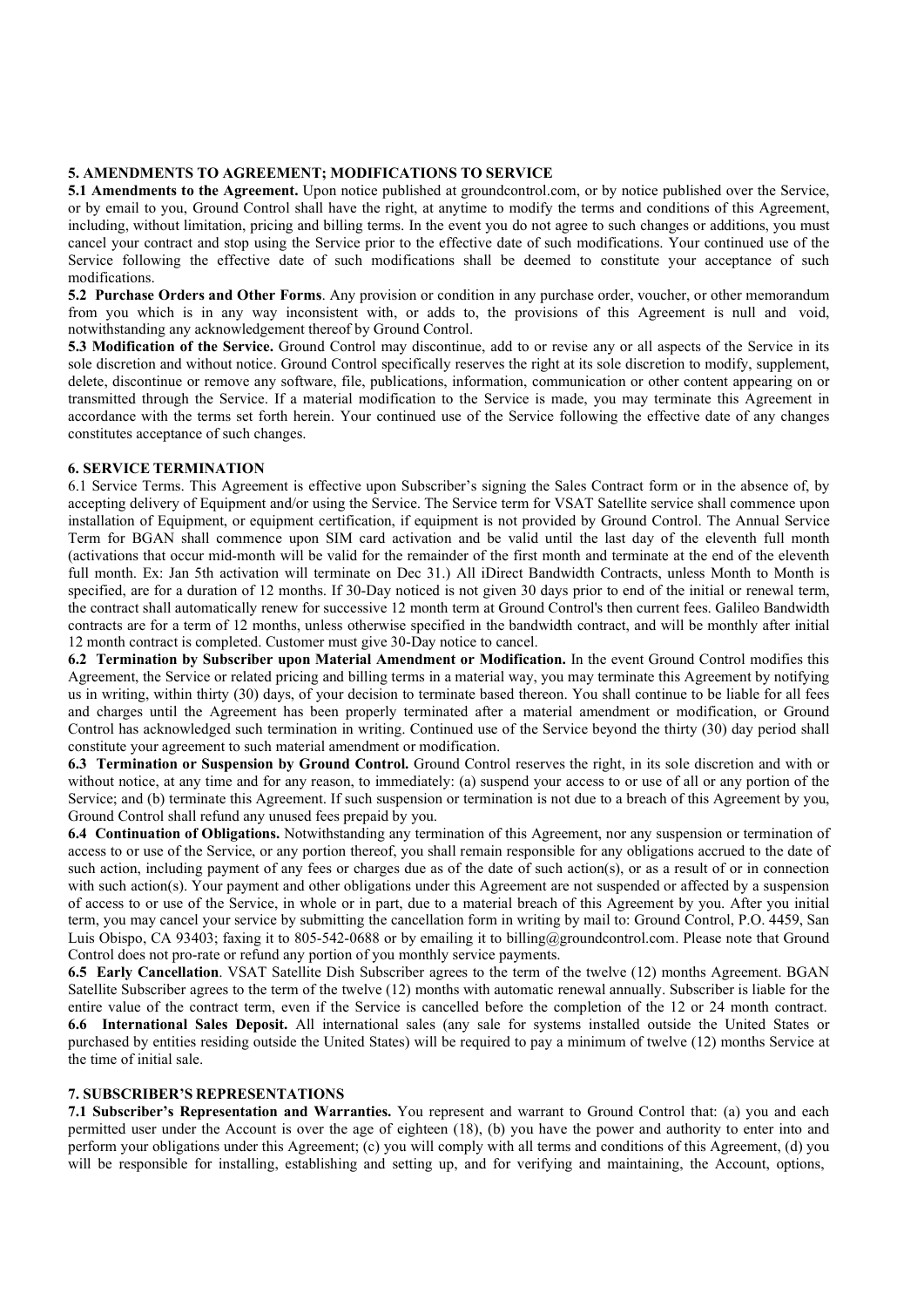settings and other parameters under which the Service is used, including (without limitation) all related passwords and user identification information, and (e) all information provided by you to Ground Control is truthful, accurate and complete, and you will notify Ground Control promptly of any changes in such information.

#### 8. FEES AND TAXES

8.1 Service Fees and Other Charges. You shall pay, in accordance with the billing option on your Sales Contract, and our invoices to you, any fees and other charges ("Fees") at the rates in effect for the billing period in which those amounts are charged or incurred. If a credit card is provided for payment, you authorize automatic credit or charge card billing by us in accordance with the terms of this agreement and the Sales Contract Form. Ground Control reserves the right to change its Fees and billing methods at any time effective thirty (30) days after notice to you. If any such change is unacceptable to you, you may terminate your Service in accordance with the terms set forth in this Agreement. Continued use of the Service following the effective date of any change shall be deemed acceptance of such change. Ground Control reserves the right to charge late payments fees at a rate of 2% of the total value of the invoice for every 30 days or part of any 30 day periods past the due date until payment is received.

8.2 Taxes. You shall be solely responsible for and shall pay all taxes, duties or levies of any kind (exclusive of taxes on Ground Control's net income), including interest and penalties thereon, relating to the Service, use of the Service by users of your account, and your acquisition/license of the Equipment and/or software, whether or not stated on any invoice to you. 8.3 Reactivation. Ground Control may charge its then current reactivation fee and/or require prepayment of monthly fees before reactivating the Service, if inactivated for any reason. Credit amounts shall not earn or accrue interest.

# 9. PERMITTED USE AND RESTRICTIONS ON USE

9.1 License Grant. Subject to the terms of this Agreement, Ground Control grants you a non-assignable, non-transferable, non-exclusive, limited license to use the software through which you access the Service or use the Equipment (the "Software provided by Ground Control").

9.2 License Limitations. Unauthorized copying of the Software, including software that has been modified, merged or included with the Software, or the written materials associated therewith, is expressly forbidden. You may not sublicense, assign or transfer this license or the Software except as permitted in writing by Ground Control. Any attempt to sublicense, assign or transfer any of the rights, duties or obligations under this license is void. You shall not copy or duplicate or permit anyone else to copy or duplicate, any part of the Software provided by Ground Control or its suppliers hereunder, or create or attempt to create, or permit others to create or attempt to create, by reverse engineering or otherwise, the source programs or any part thereof from the object programs or from other information made available under this Agreement.

### 10. SPECIFIC RESTRICTIONS/ACCEPTABLE USE POLICY

10.1 Prohibited Conduct. You agree to abide by all applicable local, state, national and international laws and regulations in connection with the Service, your use of the Service and this Agreement. You are solely responsible for any and all acts and omissions that occur under your Account(s) or password. You agree that neither you nor your permitted users shall engage in unacceptable use of the Service, which includes, without limitation, use of the Service to: (a) post or transmit duplicative or similar unsolicited messages, chain letters, pyramid schemes, or unsolicited e-mail (commercial or otherwise), (b) access another site's mail server to relay mail without the express permission of the site; (c) post or transmit material that is abusive, obscene, harmful, hateful, indecent, pornographic, libelous, defamatory, harassing, grossly offensive, vulgar, threatening, malicious or racially, ethnically or otherwise objectionable; (d) post or transmit files, graphics, software or other material that actually or potentially infringes the copyright, trademark, patent, trade secret, publicity, privacy or other intellectual property rights of any person, including Ground Control; (e) create a false identity, otherwise attempt to mislead any person as to the identity or origin of any communication, or forge any TCP-IP packet header or any part of the header information in an email or newsgroup posting; (f) export, re-export or permit downloading of any software or information in violation of any export or import law; (g) interfere, disrupt or attempt to gain unauthorized access to other accounts on the Service, (h) interfere, disrupt or attempt to gain unauthorized access to data, systems or networks, including attempts to probe, scan or test system or network vulnerability, or breach security or authentication measures thereof, or monitor data or traffic thereon, without express authorization of the owner of the system or network; (i) interfere with service to any user, host or network, including without limitation mail bombing, flooding, deliberate attempts to overload a system and broadcast attacks, (j) post or transmit computer or network viruses, Trojan horses, worms, time bombs, cancel bots, or any other contaminating, destructive, harmful, deleterious or malicious features, code or program; (k) post or transmit any material that encourages conduct that could constitute a criminal offense, give rise to civil liability or otherwise violate any applicable local, state, national or international law or regulation; (l) falsely state or otherwise misrepresent affiliation with a person or entity, (m) post or transmit any unsolicited advertising, promotional materials, or other forms of solicitation to other Subscribers, individuals or entities, (n) use the Service or any of its elements or related facilities or capabilities to conduct any business or activity, or solicit the performance of any activity, which would violate any legal obligation, or (o) engage in any other activity deemed by Ground Control to be in conflict with the spirit or intent of this Agreement. The foregoing acts may result in criminal action or civil liability. Investigation by Ground Control of suspected violations may involve law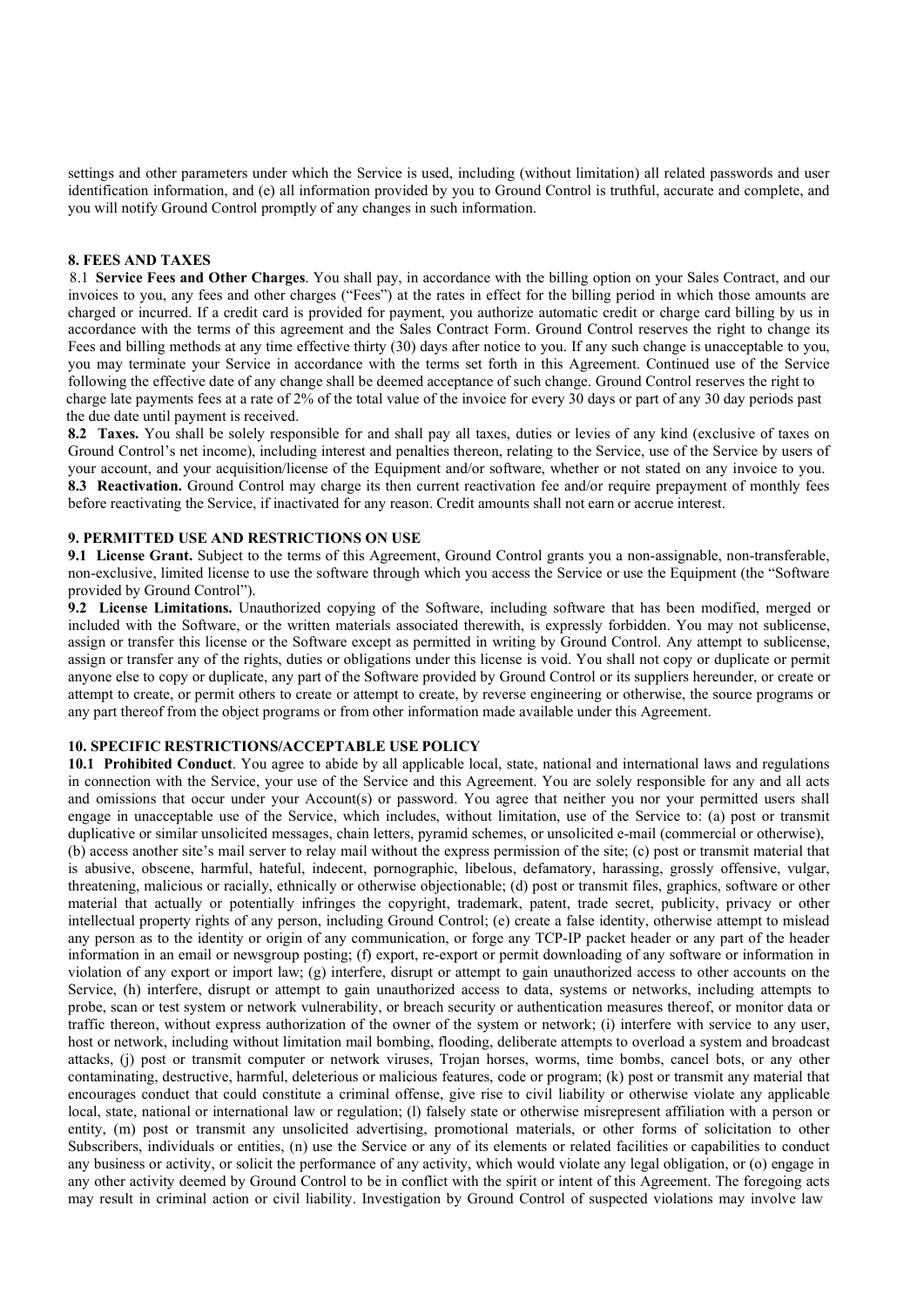enforcement agencies if the violation is deemed criminal. INDIRECT OR ATTEMPTED VIOLATIONS OF THIS POLICY AND ACTUAL OR ATTEMPTED VIOLATIONS BY A THIRD PARTY ON BEHALF OF A GROUND CONTROL SUBSCRIBER, OR SUBSCRIBER'S END USER, SHALL BE CONSIDERED VIOLATIONS OF THE POLICY BY SUCH SUBSCRIBER OR END USER. GROUND CONTROL HAS NO OBLIGATION TO MONITOR THE

SUBSCRIBER'S USE OF THE SERVICE. Ground Control, however, reserves the right at all times to monitor some, all or none of the activities of Subscribers for adherence to this Agreement. Ground Control may, at its sole discretion, immediately terminate Subscriber's access to the Service should Subscriber's conduct fail to conform to the terms and conditions of this Agreement.

10.2 Notice and Complaints. Notification or complaints regarding any Prohibited Conduct should be sent to support@groundcontrol.com, or contact Ground Control at 805-783-4600.

### 11 DISCLAIMER OF WARRANTIES AND EXCLUSION OF LIABILITY

11.1 Disclaimer of Warranties. You expressly agree that use of the service, equipment and software is at your sole risk. Neither Ground Control nor any of its contractors, satellite or other information, communication or content Providers, licensors, subsidiaries, affiliates, shareholders, directors, officers, employees or agents (collectively Referred to hereafter as the 'disclaiming parties') warrant that the service will be uninterrupted or error free, or that Your network or applications will be compatible with the service; nor do Ground Control or the disclaiming parties make any warranty as to the results to be obtained from use of the service, including any minimum upload or download speeds. The service, equipment and software is provided on an " as is" and " as available" basis without warranties of any kind, either express or implied, including but not limited to warranties of title or implied warranties of merchantability or fitness for a particular purpose or otherwise, except for (a) the limited warranty that applies to the equipment and (b) those implied warranties, if any, which are incapable of exclusion, restriction or modification under the laws applicable to this agreement. No oral or written information or advice given by Ground Control or any of the disclaiming parties shall create any warranty in or to the service, equipment, software or content, and you may not rely on any such information. You acknowledge that the content available on the service is originated by independent publishers and/or providers and Ground Control and the disclaiming parties (a) cannot and do not warrant the accuracy of such and (b)shall not be liable in any manner whatsoever for the nature of such content or any errors, omissions or inaccuracies relating thereto.

11.2 Your Sole and Exclusive Remedy. Your sole and exclusive remedy in the event of any material breach of this agreement by Ground Control, or for any other matter arising from or relating to this agreement, the services, equipment, software or the internet generally, shall be to discontinue use of the service and terminate this agreement in accordance with these terms.

11.3 LIMITATION OF LIABILITY. Under no circumstances shall Ground Control or any of the disclaiming parties be liable to you or any other person for any indirect, incidental, consequential, special or punitive damages (including, but not limited to, lost revenue, lost profits, replacement goods, cost of replacement goods, loss of technology, rights or services, loss of information, or interruption or loss of use of service or equipment) for any matter arising from or relating to this agreement, the services, equipment, software or the internet generally, including, without limitation, (a) subscriber's use or inability to use the service, (b) any changes to or inaccessibility of the service, (c) delay, failure, unauthorized access to or alteration of any transmission or data, (d) any material or data sent or received or not sent or received, (e) any transaction or agreement entered into through the service, or (f) any data or material from a third person accessed on or through the service, whether such liability is asserted on the basis of contract, tort or otherwise, and even if Ground Control is advised of the possibility of such damages, or even if your sole and exclusive remedy is held invalid or void for failing of its essential purpose or otherwise. In no event shall the liability of Ground Control and it's disclaiming parties for direct damages, should your sole and exclusive remedy be held invalid or void for failing of its essential purpose or otherwise, exceed the total fees actually paid by you to Ground Control hereunder. Some states may prohibit the exclusion or limitation of incidental or consequential damages, thus the limitation of liability may not apply to you in full.

11.4 Force Majeure. Ground Control shall not be liable for and will not be responsible to you for any delay or failure to perform under this Agreement if such delay or failure is due, in whole or in part, to any cause, reason, action or inaction beyond the reasonable control of Ground Control.

#### 12. INDEMNITY

12.1 Indemnity. You agree to indemnify, hold harmless and defend Ground Control and the Disclaiming Parties from and against all claims, liability, damages, costs and expenses, including but not limited to reasonable attorneys fees, asserted by any person or entity, arising out of or related to any and all use of your Account, and any breach by you, or by anyone using your Account, of any provision in this Agreement. Ground Control reserves the right, at its own expense, to assume the exclusive defense and control of any matter otherwise subject to indemnification by you hereunder, and in such event, you shall have no further obligation to defend or pay the attorneys fees for defending such matter, but shall otherwise remain responsible for indemnification.